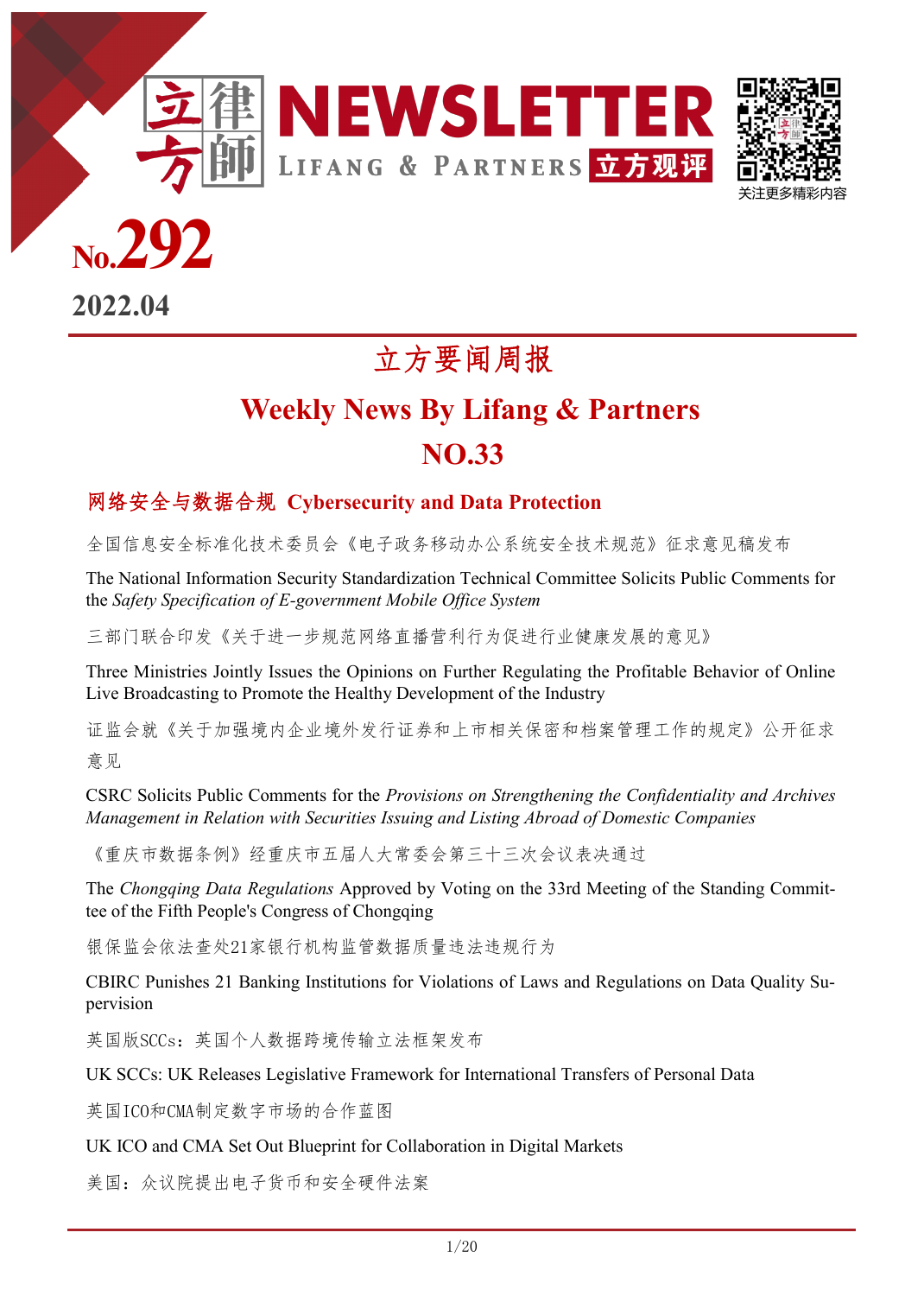



# **No.292**

# **2022.04**

天田牙 *TU瓜亚 PI 年王 PI 平 荻 千 吹 来 向*<br>[U.S. Established Cyberspace and Digital Policy Bureau](#page-7-0) US House of Representatives Issues the *[Electronic Currency and Secure Hardware Act](#page-6-0)* [欧盟委员会就获取车载数据的可能措施征求意见](#page-6-0) [The European Commission Seeks Views on Possible Measures on Access to In](#page-6-0)-vehicle Data [新加坡就匿名化发布《基础匿名化指南》](#page-7-0) Singapore publishes *[Basic Anonymization Guidelines](#page-7-0)* [美国务院成立网络空间和数字政策局](#page-7-0) [美国国会通过《优化网络犯罪度量法案》](#page-8-0) U.S. Congress Approved *[Better Cybercrime Metrics Act](#page-8-0)*

# 知识产权 **Intellectual Property**

[《北京市知识产权保护条例》通过,自](#page-8-0)2022年7月1日起实施

[Beijing Intellectual Property Protection Regulations to be Effective on July 1, 2022](#page-8-0)

[天津知产法庭发布全国首例以合理许可费确定商业秘密损失数额案件](#page-9-0)

Tianjin Court Issues China's First Criminal Judgment on Mis-[appropriation of Trade Secret that Affirm](#page-9-0)  [Losses of Victim based on Reasonable Licensing Fees](#page-9-0)

[北京知识产权法院明确涉通信领域专利创造性的判断](#page-10-0)

B[eijing IP Court Clarifies Judgment of Patent Inventiveness in the Telecommunication Field](#page-10-0) 

["京天红"炸糕双向互诉案审结,法院明确诚实信用抗辩](#page-11-0)

Trademark v. Tradename Two-[Way Lawsuits Concluded, The Court Clarified the Principles of Good](#page-11-0)  [Faith Defense](#page-11-0)

[美国电影协会:谷歌删除数千个盗版网站的努力开始奏效](#page-13-0)

MPA: Google'[s Delisting of Thousands of Pirate Sites Works](#page-13-0)

德国自2022年5月1日延长PCT进入国家阶段期限

Germany Extends Period for PCT Applications to Enter the National Phase, from May 2022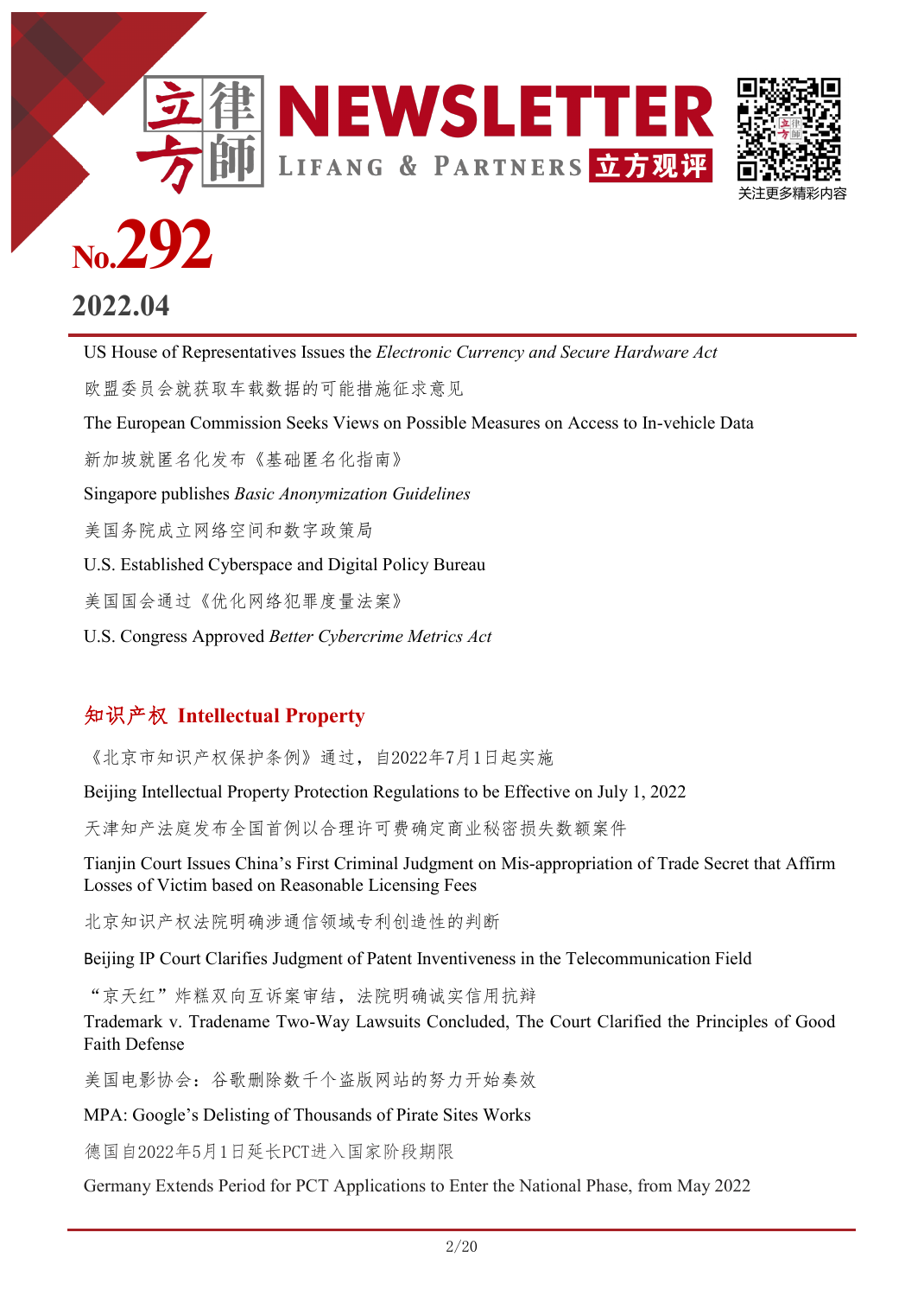# <span id="page-2-0"></span>网络安全与数据合规 **Cybersecurity and Data Protection**

# 全国信息安全标准化技术委员会《电子政务移动办公系统安全技术规范》征求意 见稿发布

2022年3月28日,全国信息安全标准化技术委员会《电子政务移动办公系统安全技术规范》征求 意见稿("《征求意见稿》")发布。该《征求意见稿》提出了电子政务移动办公系统安全技 术框架,规定了移动终端安全、移动接入安全、服务端安全和安全管理中心等 各部分技术要求,以及测试评价方法。

《征求意见稿》规定了电子政务移动办公系统主要由移动终端、通信网络、移动接入区和服务 端四部分构成。《征求意见稿》说明了电子政务移动办公系统面临的主要安全风险存在于移动 终端、通信网络、移动接入区和服务端等方面,基于对电子政务移动办公系统的安全风险分 析,电子政务移动办公系统的安全技术框架应包括移动终端安全、移动通信安全、移动接入安 全、服务端安全和安全管理中心五部分。[\(查看更多\)](https://www.tc260.org.cn/front/postDetail.html?id=20220328155021)

#### **The National Information Security Standardization Technical Committee Solicits Public Comments for the** *Safety Specification of E-government Mobile Office System*

On 28 March 2022, the National Information Security Standardization Technical Committee solicits public comments for the *Safety Specification of E-government Mobile Office System* (Exposure Draft). The Exposure Draft proposes the security technical framework of the e-government mobile office system, specifies the technical requirements for mobile terminal security, mobile communication security, mobile access security, server security and security management center, as well as methods of testing and evaluating.

The Exposure Draft stipulates that the e-government mobile office system is mainly composed of four parts: mobile terminal, communication network, mobile access area and server. It also states that the main security risks faced by the e-government mobile office system exist in mobile terminals, communication networks, mobile access areas and servers. Based on the security risk analysis of the egovernment mobile office system, the security technology framework of the e-government mobile office system should include five parts: mobile terminal security, mobile communication security, mobile access security, server security and security management center. ([More\)](https://www.tc260.org.cn/front/postDetail.html?id=20220328155021)

# 三部门联合印发《关于进一步规范网络直播营利行为促进行业健康发展的意见》

2022年3月31日,国家互联网信息办公室、国家税务总局、国家市场监督管理总局联合印发《关 于进一步规范网络直播营利行为促进行业健康发展的意见》("《意见》")。该《意见》着力构 建跨部门协同监管长效机制,加强网络直播营利行为规范性引导,鼓励支持网络直播依法合规 经营,促进网络直播行业发展中规范,规范中发展。《意见》强调落实网络直播平台主体责 任、要求平台履行法定义务,同时明确了应保护直播平台合法权益。([查看更多](http://www.gov.cn/xinwen/2022-03/31/content_5682632.htm))

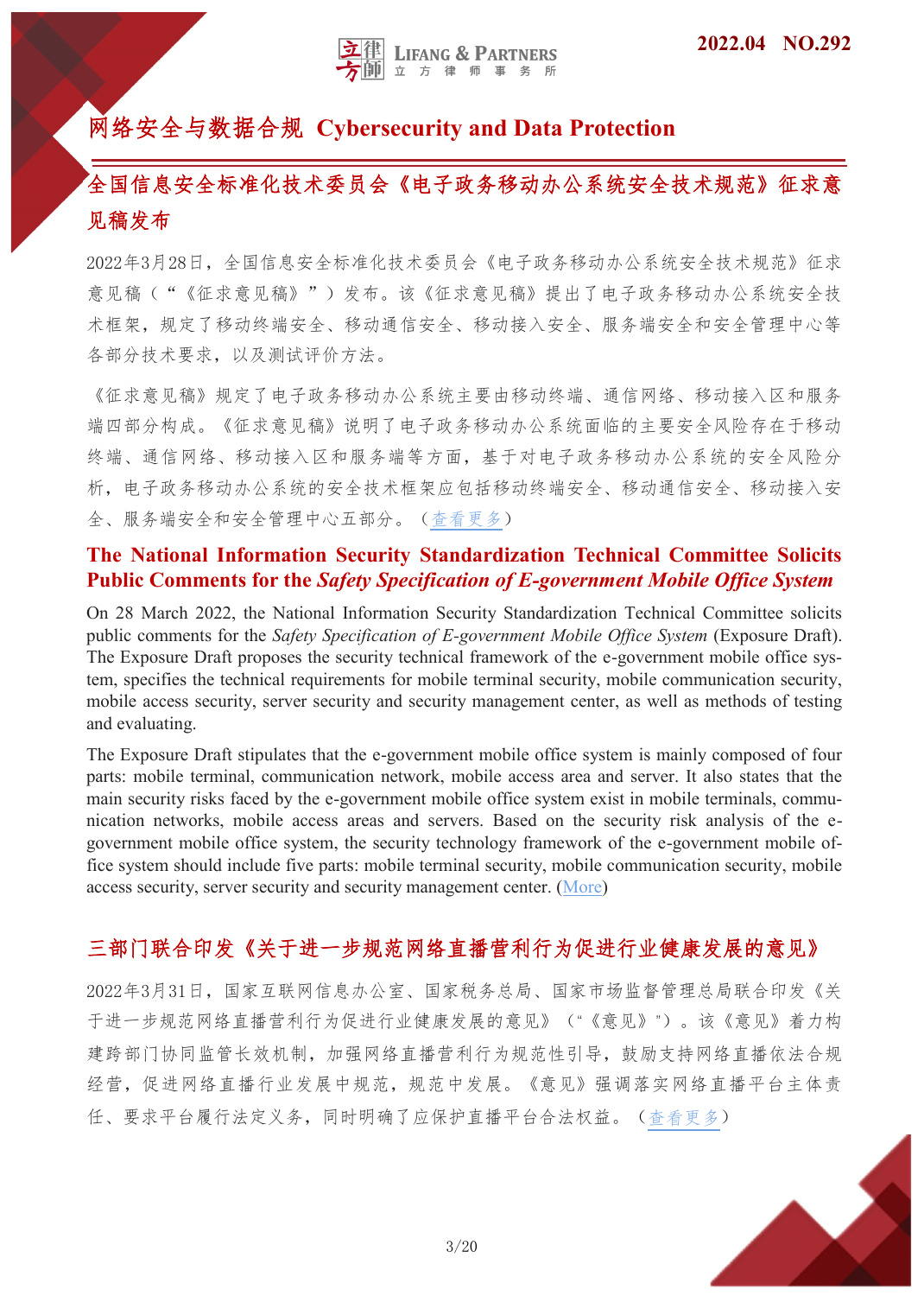# <span id="page-3-0"></span>**Three Ministries Jointly Issues the** *Opinions on Further Regulating the Profitable Behavior of Online Live Broadcasting to Promote the Healthy Development of the Industry*

On 31 March 2022, the Cyberspace Administration of China, the State Taxation Administration and the State Administration for Market Regulation jointly issued the *Opinions on Further Regulating the Profitable Behavior of Online Live Broadcasting to Promote the Healthy Development of the Industry* ("*the Opinions*"). *The Opinions* focuses on building a mechanism for long-term cross-departmental collaborative supervision, to strengthen the normative guidance and encourage compliant business activities in the field of online live broadcasting. *The Opinions* emphasizes the responsibilities of online live broadcasting platforms, as well as their legitimate rights and interests to be protected. ([More\)](http://www.gov.cn/xinwen/2022-03/31/content_5682632.htm)

# 证监会就《关于加强境内企业境外发行证券和上市相关保密和档案管理工作的规 定》公开征求意见

2022年4月2日,为支持企业依法依规赴境外上市,提高境外发行证券与上市过程中相关保密和 档案管理工作的规范化水平,推动深化跨境监管合作,证监会会同财政部、国家保密局、国家 档案局对《关于加强在境外发行证券与上市相关保密和档案管理工作的规定》(证监会公告 〔2009〕29号)进行修订,形成了《关于加强境内企业境外发行证券和上市相关保密和档案管理 工作的规定(征求意见稿)》("《规定》")。

本次修订相较于原规定,主要作出的调整有:完善了法律依据;调整适用范围,与《国务院关 于境内企业境外发行证券和上市的管理规定(草案征求意见稿)》相衔接;明确了本《规定》适 用于企业境外直接和间接上市;明确了企业信息安全责任,为相关业务的在保密和档案管理方 面提供了更加清晰、明确的指引;完善了跨境监管合作安排。[\(查看更多\)](http://www.csrc.gov.cn/csrc/c101981/c2274589/content.shtml)

# **CSRC Solicits Public Comments for the** *Provisions on Strengthening the Confidentiality and Archives Management in Relation with Securities Issuing and Listing Abroad of Domestic Companies*

On 2 April 2022, the China Securities Regulatory Commission ("CSRC"), the Ministry of Finance of the People's Republic of China ("PRC"), the National Administration of State Secrets Protection and the National Achieves Administration of China amended the *Provisions on Strengthening Confidentiality and Archives Administration of Overseas Issuance and Listing of Securities (Exposure Draft)* issued

by CSRC, which is numbered as "CSRC Announcement 〔2009〕29". The amended draft is named as the *Regulations on Strengthening Confidentiality and Archives Administration of Overseas Issuance and Listing of Securities by Domestic Enterprises (Exposure Draft)*. ("*the Provisions*") It aims to support companies with compliant listing, to improve the standardization of confidentiality and file management, and to promote international regulatory cooperation.

Main adjustments include: enhanced the legal basis; adjusted the application scope to be in line with the *Regulations on Strengthening Confidentiality and Archives Administration of Overseas Issuance and Listing of Securities by Domestic Enterprises (Exposure Draft)*; clarified the application scope of *the Provisions* as applying to direct and indirect listing; clarified the security responsibilities of companies so that clearer and more specific guidelines in aspects of confidentiality and archives management for

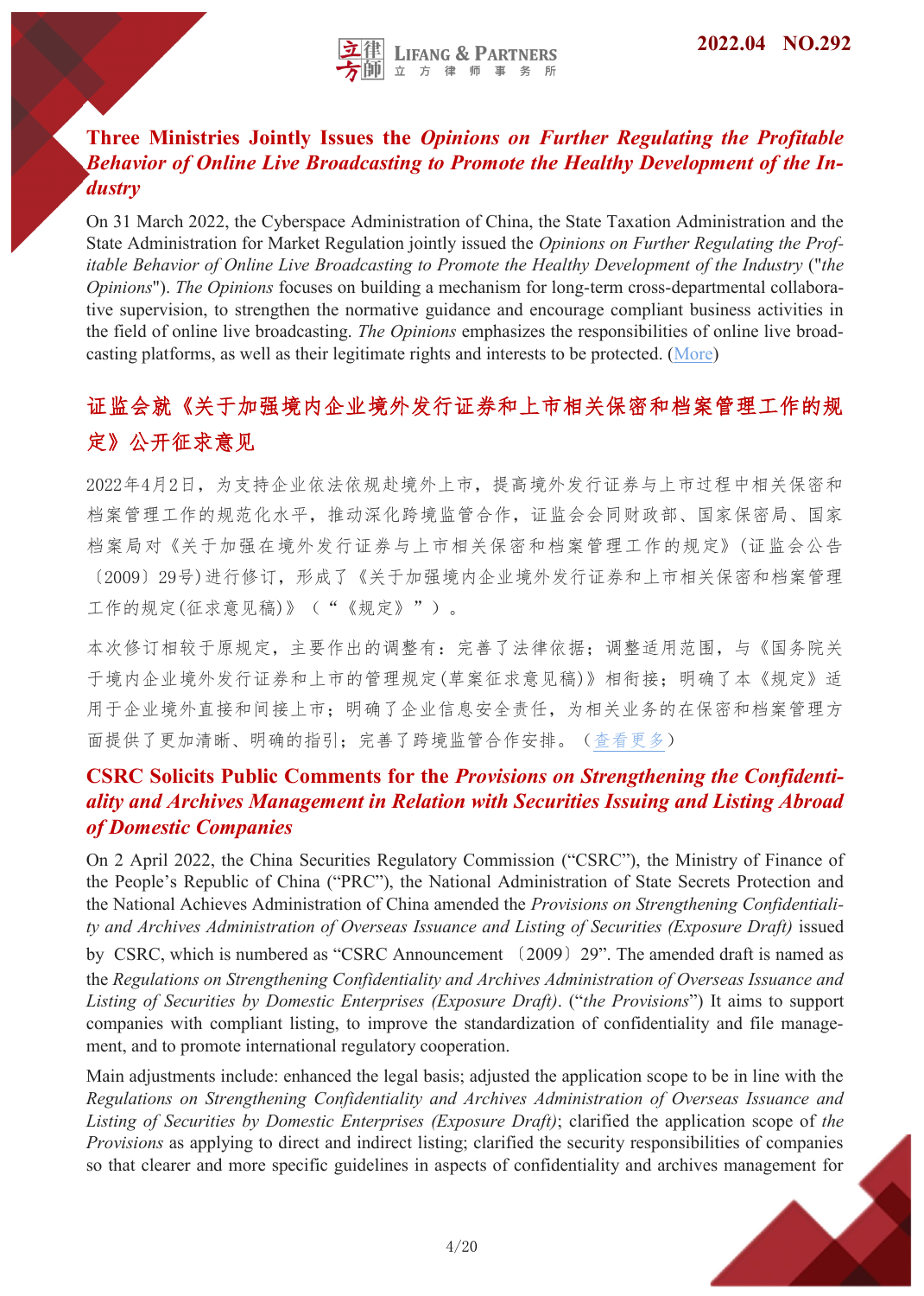<span id="page-4-0"></span>related businesses is provided; and improved international regulatory cooperation arrangements. [\(More\)](http://www.csrc.gov.cn/csrc/c101981/c2274589/content.shtml)

# 《重庆市数据条例》经重庆市五届人大常委会第三十三次会议表决通过

2022年3月30日,《重庆市数据条例》("《条例》")经市五届人大常委会第三十三次会议 表决通过,将于2022年7月1日起施行。2021年,全国人大常委会相继出台《数据安全法》《个 人信息保护法》,对数据安全、个人信息保护作了规范。《重庆市数据条例》("《条 例》")作为重庆市数据领域的基础性法规,既是对上位法和中央政策的贯彻落实,也是推动 重庆市经济社会高质量发展的有力举措。《条例》明确了数据安全是数据管理的底线。条例在 《数据安全法》等上位法的框架下,结合重庆市实际,建立健全数据处理规则和数据安全体 系;条例旨在解决数据管理中主要难题,着眼于公共数据资源规范,发挥示范带动作用,促进 数据资源有效流通。([查看更多](http://www.ccpc.cq.cn/article?id=272492498141253))

#### **The** *Chongqing Data Regulations* **Approved by Voting on the 33rd Meeting of the Standing Committee of the Fifth People's Congress of Chongqing**

On 30 March 2022, the *Chongqing Data Regulations* ("*the Regulations*") were approved by voting on the 33rd Meeting of the Standing Committee of the Fifth People's Congress of Chongqing, and will come into force on 1 July 2022. In 2021, the Standing Committee of the National People's Congress successively promulgated the *Data Security Law* and the *Personal Information Protection Law* to regulate data security and personal information protection. As the fundamental regulations in the data field of Chongqing, *the Regulations* is not only a implementation of higher-level laws and policies, but also a powerful measure to promote the high-quality economic and social development of Chongqing. *The Regulations* clarifies that data security is the bottom line of data management. Under the framework of higher-level laws, such as the *Data Security Law*, *the Regulations* establishes and improves data processing rules and data security systems in accordance with the actual situation of Chongqing. *The Regulations* aims to, based on the actual situations in Chongqing, solve the main problems of data management, focus on the specification of public data resources, play a leading role in demonstration, and promote the effective circulation of data resources. ([More\)](http://www.ccpc.cq.cn/article?id=272492498141253)

# 银保监会依法查处**21**家银行机构监管数据质量违法违规行为

2022年3月25日,银保监会严肃查处一批监管标准化数据(EAST)数据质量领域违法违规案 件,对政策性银行、国有大型银行、股份制银行等共21家银行机构依法作出行政处罚决定,处 罚金额合计8760万元。

近年来,银保监会高度重视监管数据的整体治理水平和质量控制机制,组织开展了对21家全国 性中资银行机构EAST数据质量专项检查。对检查发现的漏报错报EAST数据、部分数据交叉校核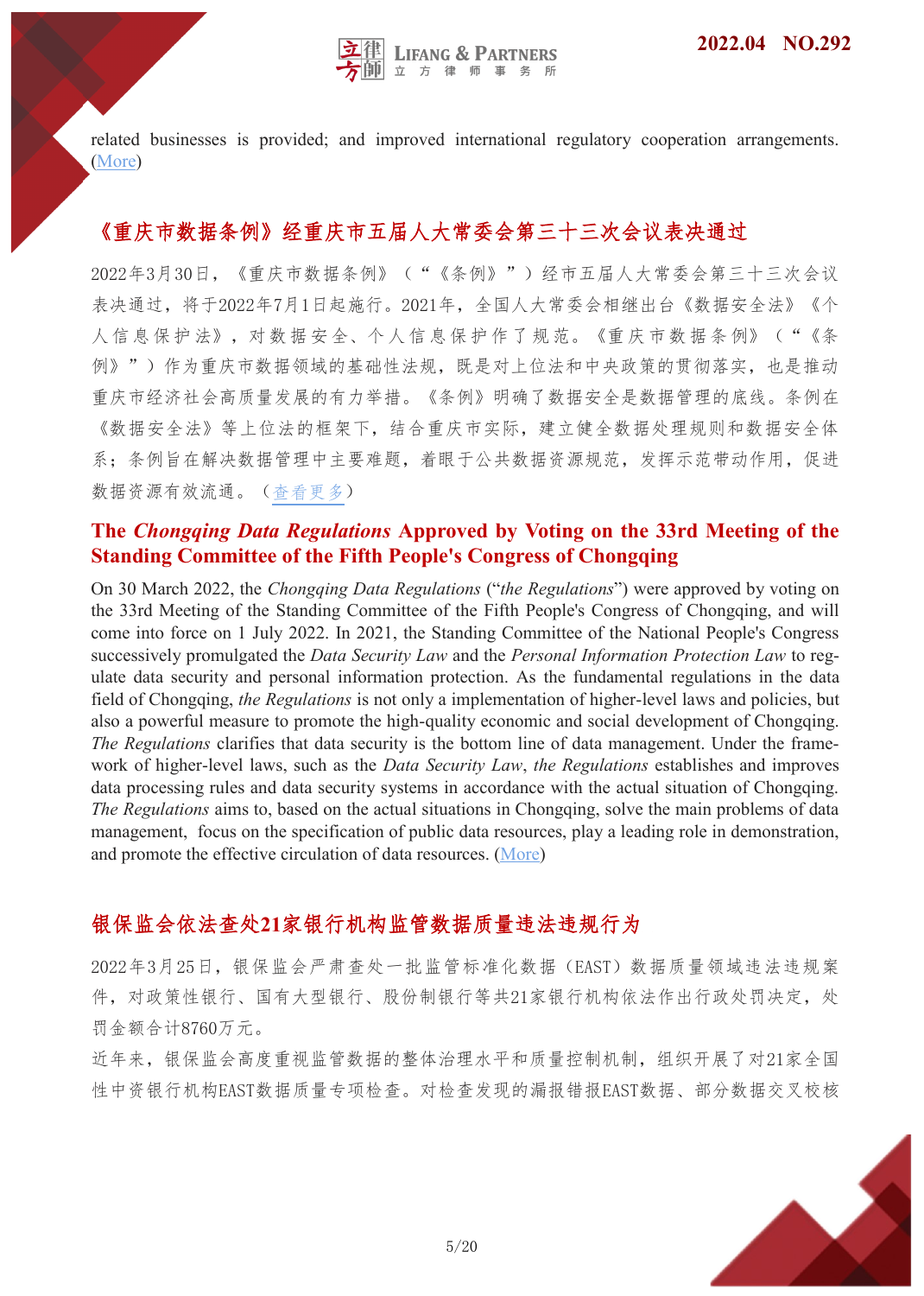

<span id="page-5-0"></span>存在偏差等数据质量违规问题,银保监会依法严肃予以行政处罚。同时,督促银行机构严肃追 责问责,深挖数据质量违规问题背后的治理不完善、机制不健全等根源性问题,坚持当下改与 长久立相结合,完善机制缺陷,弥补制度漏洞。([查看更多\)](http://www.cbirc.gov.cn/cn/view/pages/ItemDetail.html?docId=1044195&itemId=915&generaltype=0)

#### **CBIRC Punishes 21 Banking Institutions for Violations of Laws and Regulations on Data Quality Supervision**

On 25 March 2022, the China Banking and Insurance Regulatory Commission ("CBIRC") dealt with a number of cases of violations in the field of data quality of Examination and Analysis System Technology (EAST). CBIRC fined in a total of 21 banking institutions including policy banks, large stateowned banks, and joint-stock banks. The total amount is 87.6 million yuan.

In recent years, CBIRC has attached great importance to the level of overall governance and quality control mechanism of regulatory data, and has organized special inspections on the EAST data quality of 21 national Chinese banking institutions. For data quality violations such as omissions and misreporting of EAST data and deviations in cross-checking of some data found in inspections, CBIRC severely imposed administrative penalties in accordance with the law. In the meanwhile, CBIRC urged banking institutions to seriously pursue accountability, dig deep into the root causes of imperfect governance and imperfect mechanisms behind data quality violations, adhere to the combination of current reform and long-term establishment, improve mechanism defects, and make up for system loopholes.

([More](http://www.cbirc.gov.cn/cn/view/pages/ItemDetail.html?docId=1044195&itemId=915&generaltype=0))

# 英国版**SCCs**:英国个人数据跨境传输立法框架发布

2022年3月21日,国际数据传输协议("IDTA")生效。 出口商可运用 IDTA或附录,在跨境传 输受限的个人数据时,仍与英国 GDPR 第46条保持一致。 IDTA 和附录共同属于英国个人数据 跨境传输一揽子计划的组成部分。

英国信息委员会办公室("ICO")在为英国 GDPR 发布的指南中, 增加了关于跨境传输受限的 说明。此外,ICO正在开发其他法律工具,以供为(各个)组织(使用数据的过程中)提供支持 和指导。([查看更多\)](https://ico.org.uk/for-organisations/guide-to-data-protection/guide-to-the-general-data-protection-regulation-gdpr/international-transfers-after-uk-exit/)

#### **UK SCCs: UK Releases Legislative Framework for International Transfers of Personal Data**

On 21 March 2022, the International Data Transfer Agreement ("IDTA") came into force. Exporters will be able to use the IDTA or the Addendum as a transfer tool to comply with Article 46 of the UK GDPR when making restricted transfers. The IDTA and Addendum form part of the wider UK package to assist international transfers. This includes independently supporting the Government's approach to adequacy assessments of third countries.

In Guide issued by the Information Commissioner's Office("ICO") for UK GDPR, they added clarification as to what is a restricted transfer. Furthermore, the ICO is developing additional tools to provide support and guidance to organizations. [\(More\)](https://ico.org.uk/for-organisations/guide-to-data-protection/guide-to-the-general-data-protection-regulation-gdpr/international-transfers-after-uk-exit/)

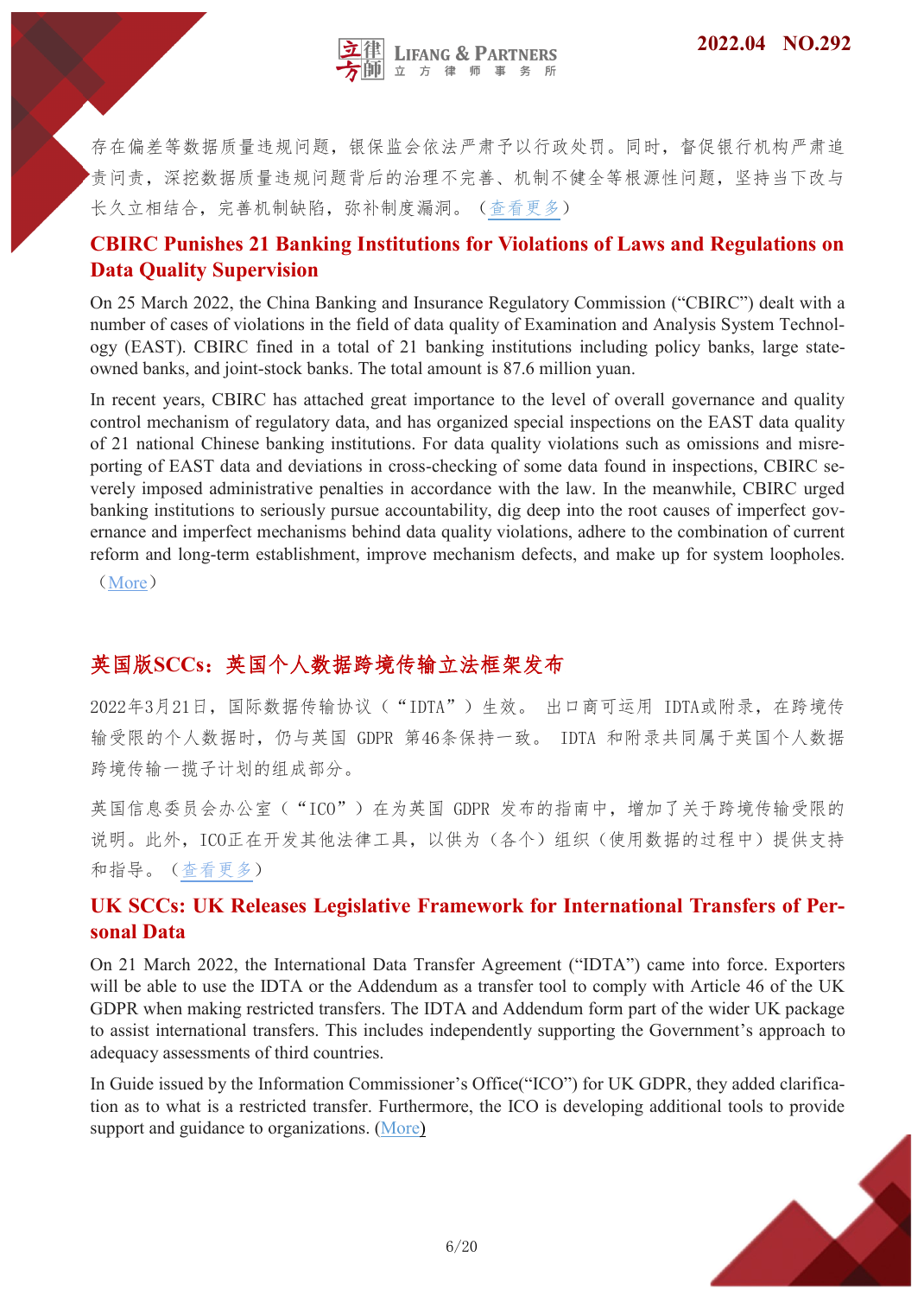# <span id="page-6-0"></span>英国**ICO**和 **CMA**制定数字市场的合作蓝图

2022年3月25日,英国竞争与市场管理局 ("CMA") 和信息委员会办公室 ("ICO") 发表联 合声明,阐述了他们对数字经济中竞争与数据保护之间关系的共同意见。声明的内容包括:数 据(包括个人数据)在数字经济中发挥的重要作用;竞争目标与数据保护目标之间的强大协同 作用;两个监管机构如何合作以克服矛盾,以及为消费者带来积极成果的实际案例。([查看更](https://ico.org.uk/about-the-ico/news-and-events/news-and-blogs/2021/05/ico-and-cma-set-out-blueprint-for-cooperation-in-digital-markets/) [多\)](https://ico.org.uk/about-the-ico/news-and-events/news-and-blogs/2021/05/ico-and-cma-set-out-blueprint-for-cooperation-in-digital-markets/)

#### **UK ICO and CMA Set Out Blueprint for Collaboration in Digital Markets**

On 25 March 2022, the Competition and Markets Authority ("CMA") and the Information Commissioner's Office ("ICO") have published a joint statement that sets out their shared views on the relationship between competition and data protection in the digital economy. The content of the statement includes: the important role that data – including personal data – plays within the digital economy; the strong synergies that exist between the aims of competition and data protection; the ways that the two regulators will work collaboratively together to overcome any perceived Tensions between their objectives; practical examples of how the two organizations are already working together to deliver positive outcomes for consumers. ([More\)](https://ico.org.uk/about-the-ico/news-and-events/news-and-blogs/2021/05/ico-and-cma-set-out-blueprint-for-cooperation-in-digital-markets/)

# 美国:众议院提出电子货币和安全硬件法案

2022年3月28日,美国众议员、金融科技负责小组主席斯蒂芬·林奇 (Stephen Lynch)提出 电子货币和安全硬件法案("ECASH法案"),建议向公众试行电子版美元。这项创新立法将 提高金融包容性,最大限度地保护消费者和数据隐私,并推动美国开发和监管数字资产。该法 案的共同提案人还有金融服务委员会的Jesús G. "Chuy" García、Rashida Tlaib、 Ayanna Pressley 和 Alma Adams。[\(查看更多\)](https://lynch.house.gov/press-releases?id=5A0DA9DE-8884-4E06-AC0A-BCA08850F05E)

**US House of Representatives Issues the** *Electronic Currency and Secure Hardware Act*

On 28 March 2022, U.S. Representative Stephen F. Lynch, Chairman of the Task Force on Financial Technology, introduced H.R. 7231, *the Electronic Currency and Secure Hardware ("ECASH") Act*, which would develop an electronic version of the U.S. Dollar for use by the American public. This innovative legislation would promote greater financial inclusion, maximize consumer protection and data privacy, and advance U.S. efforts to develop and regulate digital assets. U.S. Representatives Jesús G. "Chuy" García, Rashida Tlaib, Ayanna Pressley and Alma Adams of the Committee on Financial Services are original cosponsors of the bill. ([More\)](https://lynch.house.gov/press-releases?id=5A0DA9DE-8884-4E06-AC0A-BCA08850F05E)

#### 欧盟委员会就获取车载数据的可能措施征求意见

2022年3月30 日,欧盟委员会就《访问车辆数据、功能和资源的提案》进行了证据征集和公众 咨询,该提案对2022年2月发布的《数据法》提案作出了补充。欧盟委员会邀请有关各方针对 问题的理解、欧盟干预的必要性以及初步范围的可能选择及其预期影响征集证据及发表咨询意 见。 此外,欧盟委员会表示,通过公众咨询,他们正在收集有关访问车辆数据、功能和资源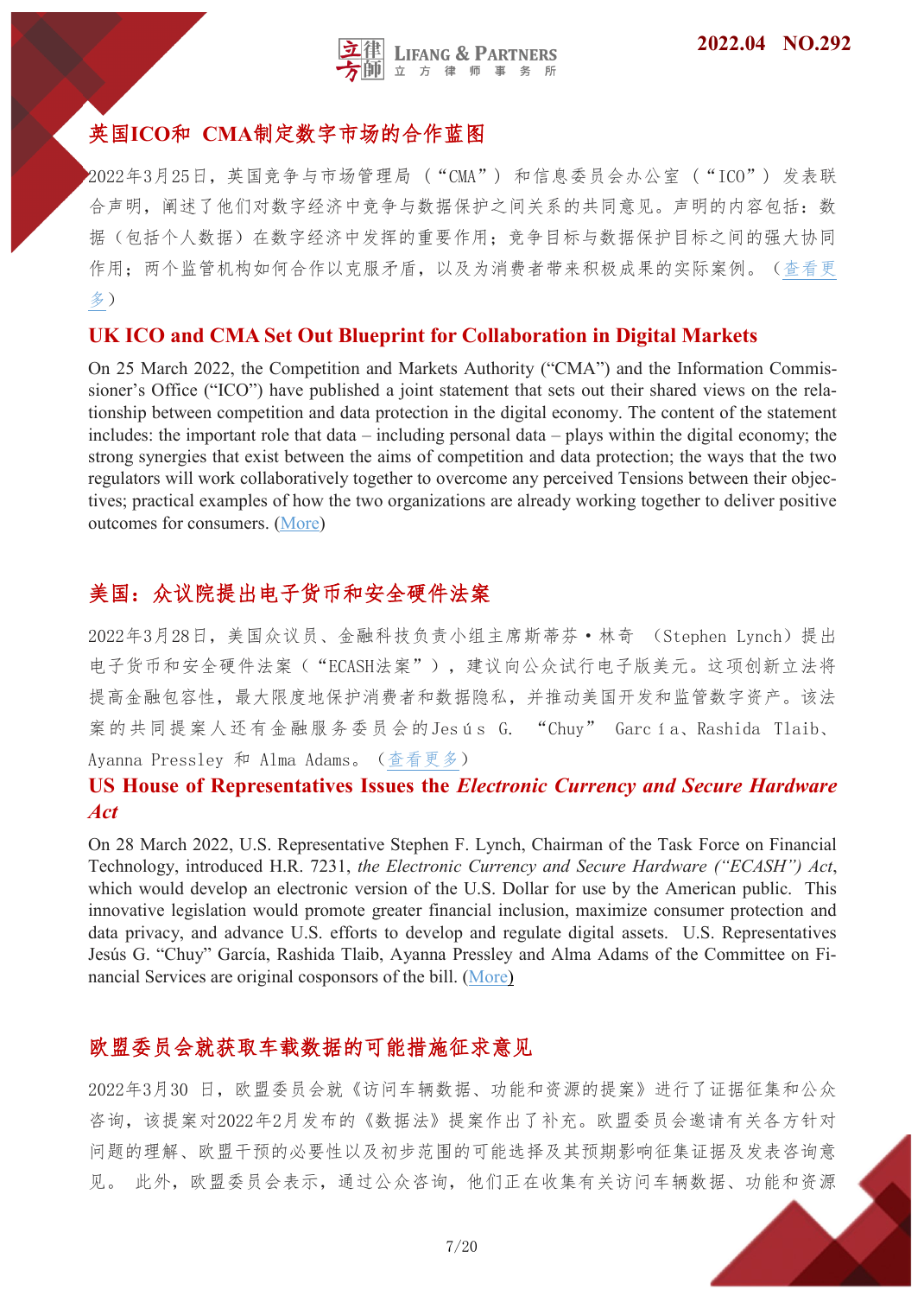<span id="page-7-0"></span>的经验信息。欧盟委员会还提到,在竞争、创新、隐私、安全、安保等方面,就一系列可行性 措施的潜在影响收集意见。[\(查看更多\)](https://ec.europa.eu/commission/presscorner/detail/en/MEX_22_2183)

### **The European Commission Seeks Views on Possible Measures on Access to Invehicle Data**

On 30 March 2022, the European Commission published a call for evidence, accompanied by an open public consultation on a proposal on access to vehicle data, functions, and resources, which would complement the proposal for Data Act published in February 2022. In particular, the Commission noted that, with the call for evidence, they invite interested parties to express views on the understanding of the problem, the need for EU intervention, and on the preliminary range of possible options and their expected impact. In addition, the Commission stated that with the public consultation, they seek to collect information on the experience with access to vehicle data, functions, and resources today. Furthermore, the Commission mentioned that it also seeks to gather views on the possible impact of a range of possible measures, notably on competition, innovation, privacy, safety, security, etc. ([More\)](https://ec.europa.eu/commission/presscorner/detail/en/MEX_22_2183)

# 新加坡就匿名化发布《基础匿名化指南》

2022年3月31日,个人数据保护委员会(以下简称"PDPC")发布了新的《基本匿名化指南》, 为企业如何通过简单的5步匿名化流程恰当地对各种数据集进行基本匿名化和去标识化提供更具 操作性的指导。 特别是,该指南概述了基本的匿名化概念和用例,并列出了包括以下5个步骤 的过程:

了解所持有的个人数据信息,尤其是数据的属性以及不同的可识别性和对个人的敏感程度;通 过去除直接标识符和分配假名等方法实现个人数据的去标识化;应用匿名化技术,如记录压 制、属性压制、字符屏蔽、泛化和数据扰动等;重新计算识别风险,尤其是与长期数据保存和 内部与外部数据共享相关的风险;通过实施技术和流程控制,管理重新识别和披露风险,并将 这些风险纳入事件管理。[\(查看更多\)](https://www.pdpc.gov.sg/news-and-events/announcements/2022/03/guide-to-basic-anonymisation-now-available)

#### **Singapore publishes** *Basic Anonymization Guidelines*

On 31 March 2022, the Personal Data Protection Commission ("PDPC") has published a new Guide on Basic Anonymization to provide more practical guidance for businesses on how to appropriately perform basic anonymization and de-identification of various datasets through a simple 5-step anonymization process. In particular, the guide outlines basic anonymization concepts and use cases and sets out a five-step process which involves:

knowing the personal data records being held, particularly the data attributes and the varying degrees of identifiability and sensitivity to an individual; de-identifying personal data by removing direct identifiers and assigning pseudonyms; applying anonymization techniques such as record suppression, attribute suppression, character masking, generalization, and data perturbation; computing the risk of reidentification, particularly in relation to long-term data retention and internal and external data sharing; and managing re-identification and disclosure risks by implementing technical and process controls, incorporating such risks into incident management plans, and adopting legal controls. ([More\)](https://www.pdpc.gov.sg/news-and-events/announcements/2022/03/guide-to-basic-anonymisation-now-available)

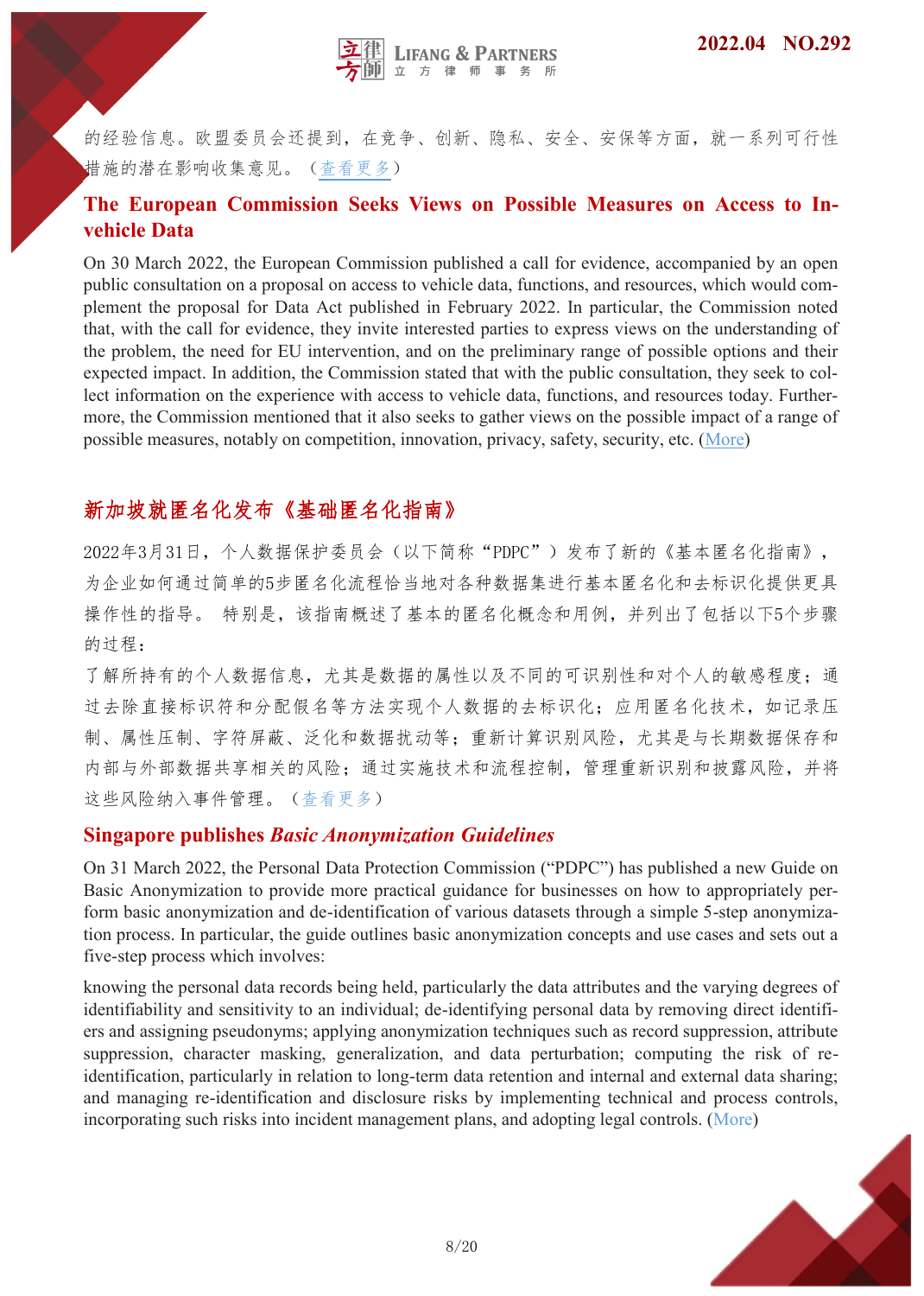

# <span id="page-8-0"></span>美国务院成立网络空间和数字政策局

2022年4月4日,美国司法部宣布,网络空间和数字政策局(简称"CDP")即日起开始运作。 作为布林肯现代化议程的关键一环, CDP的职责是处理与网络空间、数字技术和数字政策相关 的国家安全挑战、经济机遇以及对美国价值观的影响。

CDP局包括三个政策方面:国际网络空间安全、国际信息和通信政策以及数字自由。 最终,该 事务局将由参议院确认的大使领导。[\(查看更多\)](https://www.state.gov/establishment-of-the-bureau-of-cyberspace-and-digital-policy/)

#### **U.S. Established Cyberspace and Digital Policy Bureau**

On 4 April 2022, the Department announced that the Bureau of Cyberspace and Digital Policy ("CDP") began operations today. A key piece of Secretary Blinken's modernization agenda, the CDP bureau will address the national security challenges, economic opportunities, and implications for U.S. values associated with cyberspace, digital technologies, and digital policy.

The CDP bureau includes three policy units: International Cyberspace Security, International Information and Communications Policy, and Digital Freedom. Ultimately, the bureau will be led by a Senate-confirmed Ambassador-at-Large. [\(More\)](https://www.state.gov/establishment-of-the-bureau-of-cyberspace-and-digital-policy/)

# 美国国会通过《优化网络犯罪度量法案》

2022年4月6日,美国参议员、参议院网络安全核心小组联合主席托姆·蒂利斯、布莱恩·沙茨、约 翰·科宁和理查德·布卢门撒尔提出了打击网络犯罪并帮助美国人免受网络诈骗的新立法。 两党 联合制定的《优化网络犯罪度量法案》将改善网络犯罪的数据收集,为执法和政策制定者提供 更多工具来了解美国网络犯罪的规模和范围。[\(查看更多\)](#:~:text=The%20Better%20Cybercrime%20Metrics%20Act%20will%20give%20law,all%20the%20types%20of%20crime%20that%20Americans%20face#:~:text=The%20Better%20Cybercrime%20Metrics%20Act%20will%20give%20law,all%20the%20types%20of%20crime%20that%20Americans%20face)

#### **U.S. Congress Approved** *Better Cybercrime Metrics Act*

On 6 April 2022, U.S Senator Thom Tillis, Co-Chair of the Senate Cybersecurity Caucus, Brian Schatz, John Cornyn, and Richard Blumenthal introduced new legislation to fight cybercrime and help keep Americans safe from online scams. The bipartisan *Better Cybercrime Metrics Act* will improve data collection on cybercrimes, giving law enforcement and policy makers more tools to understand the size and scope of cybercrime in the United States. [\(More\)](#:~:text=The%20Better%20Cybercrime%20Metrics%20Act%20will%20give%20law,all%20the%20types%20of%20crime%20that%20Americans%20face#:~:text=The%20Better%20Cybercrime%20Metrics%20Act%20will%20give%20law,all%20the%20types%20of%20crime%20that%20Americans%20face)

# 知识产权 **Intellectual Property**

#### 《北京市知识产权保护条例》通过,自2022年7月1日起实施

2022年3月31日,北京市十五届人大常委会第三十八次会议表决通过了《北京市知识产权保护条 例》。《条例》自2022年7月1日起施行,共七章五十七条,涉及知识产权行政保护和司法保 护、重点新兴领域知识产权保护、公共服务建设、知识产权纠纷调处等四个方面内容。明确 市、区人民政府及其相关部门、司法机关的知识产权保护职责,建立侵权违法行为快速协查机 制、对外转让审查机制、行政保护和司法保护衔接机制;依法惩治知识产权犯罪。建立专利导

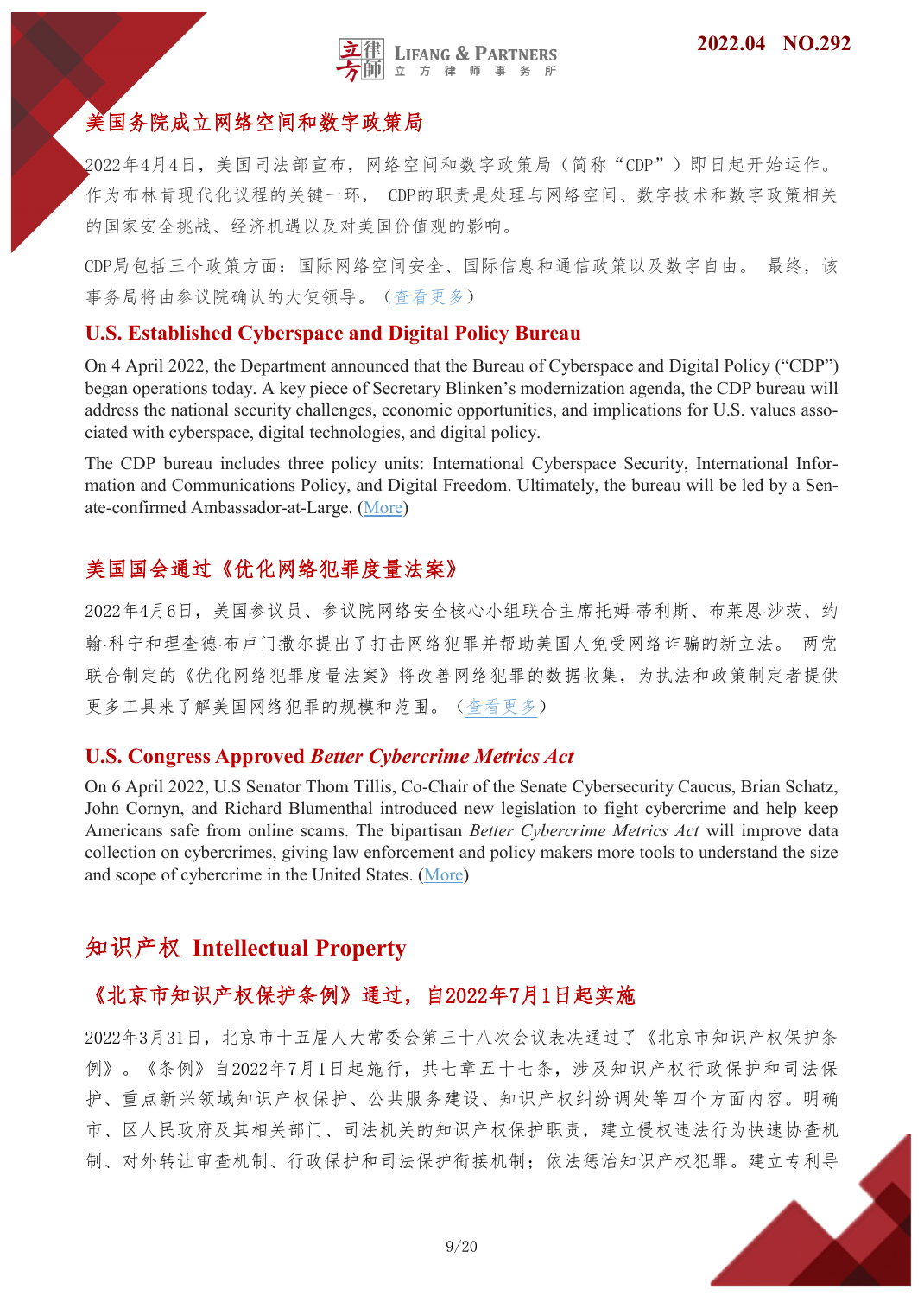<span id="page-9-0"></span>航、知识产权金融、重大经济科技活动知识产权分析评议、知识产权人才培养等制度;建立 知识产权公共服务体系、公共信息服务平台,促进和规范知识产权服务业发展。

来源:新京报

#### *Beijing Intellectual Property Protection Regulations* **to be Effective on July 1, 2022**

On March 31, 2022, the Thirty-eighth Meeting of the Standing Committee of the 15th Beijing Municipal People's Congress voted to adopt the *Beijing Intellectual Property Protection Regulations*  (*Regulations*). The *Regulations*, which shall be effect on July 1, 2022, contain seven chapters and fifty-seven articles, covering four aspects: administrative and judicial protection of IP, protection of IP in key emerging areas, construction of public services, and mediation of IP disputes. The Regulations mainly cover the following:

1) Clarifying the IP protection responsibilities of municipal and district governments, administration department concerned and judicial authorities

2)Establishing a mechanism for rapid coordination and investigation of infringement , a review mechanism for IP foreign transfers, and a mechanism for the convergence of administrative and judicial protection;

3) Punishing IPR crimes;

4)Establishing systems for patent navigation, IP finance, IP analysis and evaluation of major economic and scientific activities, and IP personnel training;

5)Establishing an intellectual property public service system and a public information service platform, for promoting the development of the intellectual property service industry.

Source: The Beijing News

# 天津知产法庭发布全国首例以合理许可费确定商业秘密损失数额案件

3月31日,天津知识产权法庭公开审理并当庭宣判赵某某侵犯商业秘密罪一案,这是两高《关 于办理侵犯知识产权刑事案件司法解释(三)》施行后,全国首例以合理许可费确定损失数 额的案件。

该案被告人赵某某原系某外资企业销售部员工,其在该公司工作期间,私自将大量公司文件 存储于配发的移动硬盘内,并在离职后带离公司。经鉴定,硬盘内设计图所记载的公差参数 系不为公众所知悉的技术信息,具有较高的经济价值。此前,该公司通过签订劳动合同、员 工手册、发送邮件、设置电脑开机提醒等多种方式对公司商业秘密采取保护措施。其后,被 告人赵某某被抓获归案。经过庭审,法院当庭宣判,判处被告人赵某某有期徒刑十个月,并 处罚金6万元。被告人赵某某当庭表示服从法院判决,不上诉。

10/20

#### 来源:知产财经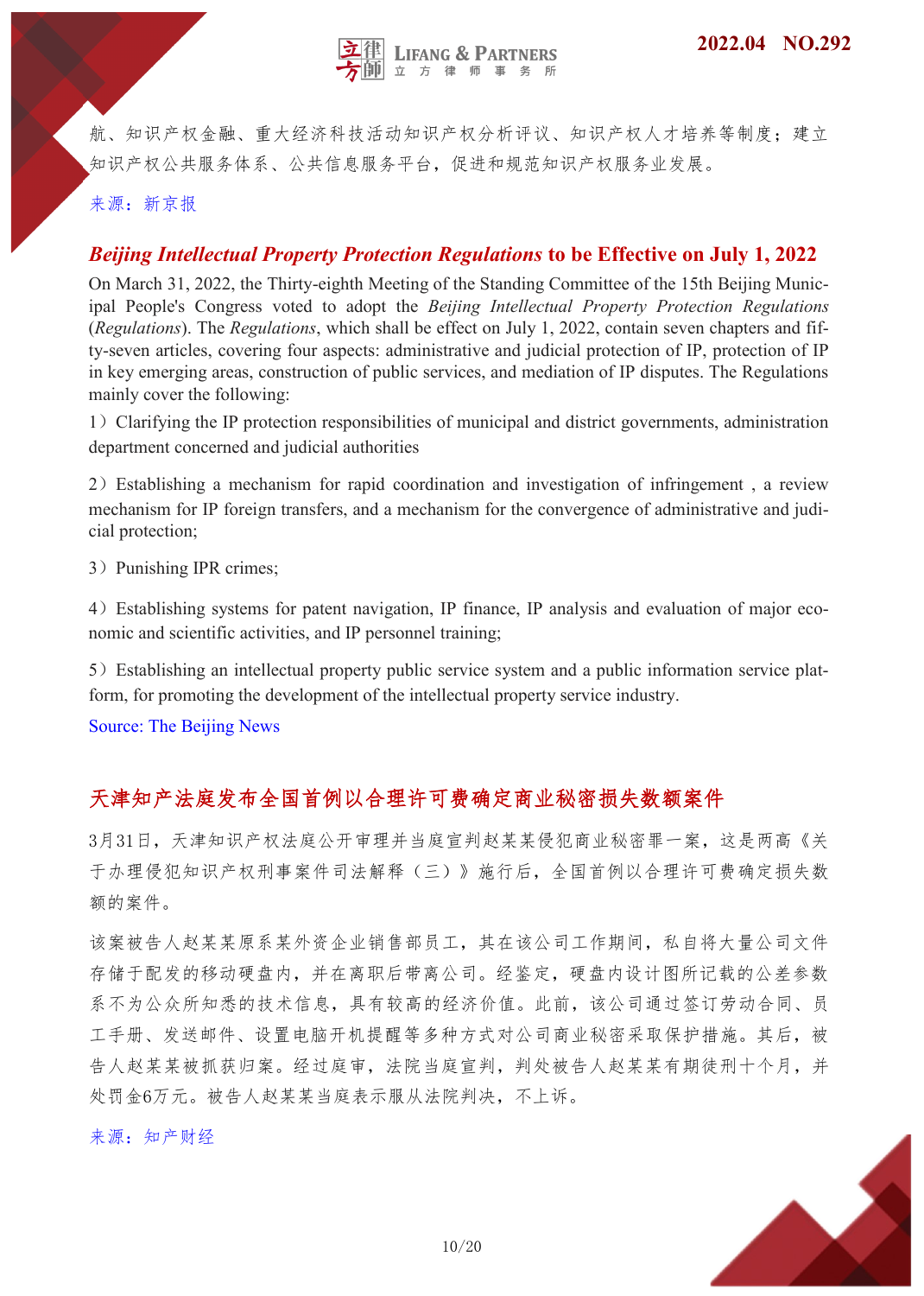# <span id="page-10-0"></span>**Tianjin Court Issues China's First Criminal Judgment on Mis-appropriation of Trade Secret that Affirm Losses of Victim based on Reasonable Licensing Fees**

On March 31, the Tianjin IP Tribunal held a public hearing and made a criminal judgement on the case of Zhao 's mis-appropriation on trade secrets, which was the first case in China to affirm the amount of trade secret losses based on reasonable licensing fees, after the implementation of the *Interpretation on Several Issues Concerning the Specific Application of Law in Handling of Criminal Cases of Intellectual Property Infringement (III)* by the Supreme People's Court and Supreme People's Procuratorate of China.

The Defendant in the case, Mr. Zhao, formerly an employee of the sales department of a WFOE, and stored a large number of company documents in the mobile hard disk of him during his employment, and keep it after leaving the company. The hard drive was identified as having high economic value, as it recorded tolerance parameters in the design drawings, which were technical information not known to the public. The company took protective measures, including the signing of labor contracts, employee manuals, sending e-mails, set computer boot reminders, and other ways to protect company's trade secrets. Subsequently, the Defendant was arrested. After the trial, the court issued judgment, sentencing imprisonment of ten months and a criminal fine of RMB 60,000. The Defendant did not appeal.

Source: IP Economy

# 北京知识产权法院明确涉通信领域专利创造性的判断

近日,北京知识产权法院发布一例专利案件,明确了涉通信领域专利创造性的判断。该案指 出在发明专利权无效行政纠纷中,专利权人主张权利要求的具体特征相对于现有技术具有不 同的获取方式或实现某种特定的技术效果,但专利权人无法具体说明不同之处,且说明书对 上述主张也未予以记载,反而是针对上述具体特征记载了多个并列技术特征,该具体特征与 多个并列特征均是基于相同背景技术的改进,取得了相同的技术效果,该具体特征相对于其 他并列技术特征未体现出特别之处,仅仅是多个并列特征的其中一种,则专利权人的主张不 能作为评价涉案专利具备创造性的依据。

来源:北京知识产权法院

# **Beijing IP Court Clarifies Judgment of Patent Inventiveness in the Telecommunication Field**

Recently, the Beijing Intellectual Property Court issued a patent case that clarifies the judgment of patent inventiveness in the communication field. The case pointed out that in an administrative case over the invalidation of patent rights for inventions, the patentee claimed that the specific features of the claims had a different way of obtaining or achieving a particular technical effect compared with the prior art, but the patentee was unable to specify the differences and the specification did not record the above claim, instead, multiple parallel technical features were recorded for the aformentioned specific features. In this case the specific features and the multiple parallel features are based on the improvement of the same background technology and achieve the same technical effect, the specific features do not reflect special features compared with other parallel technical features, therefore the

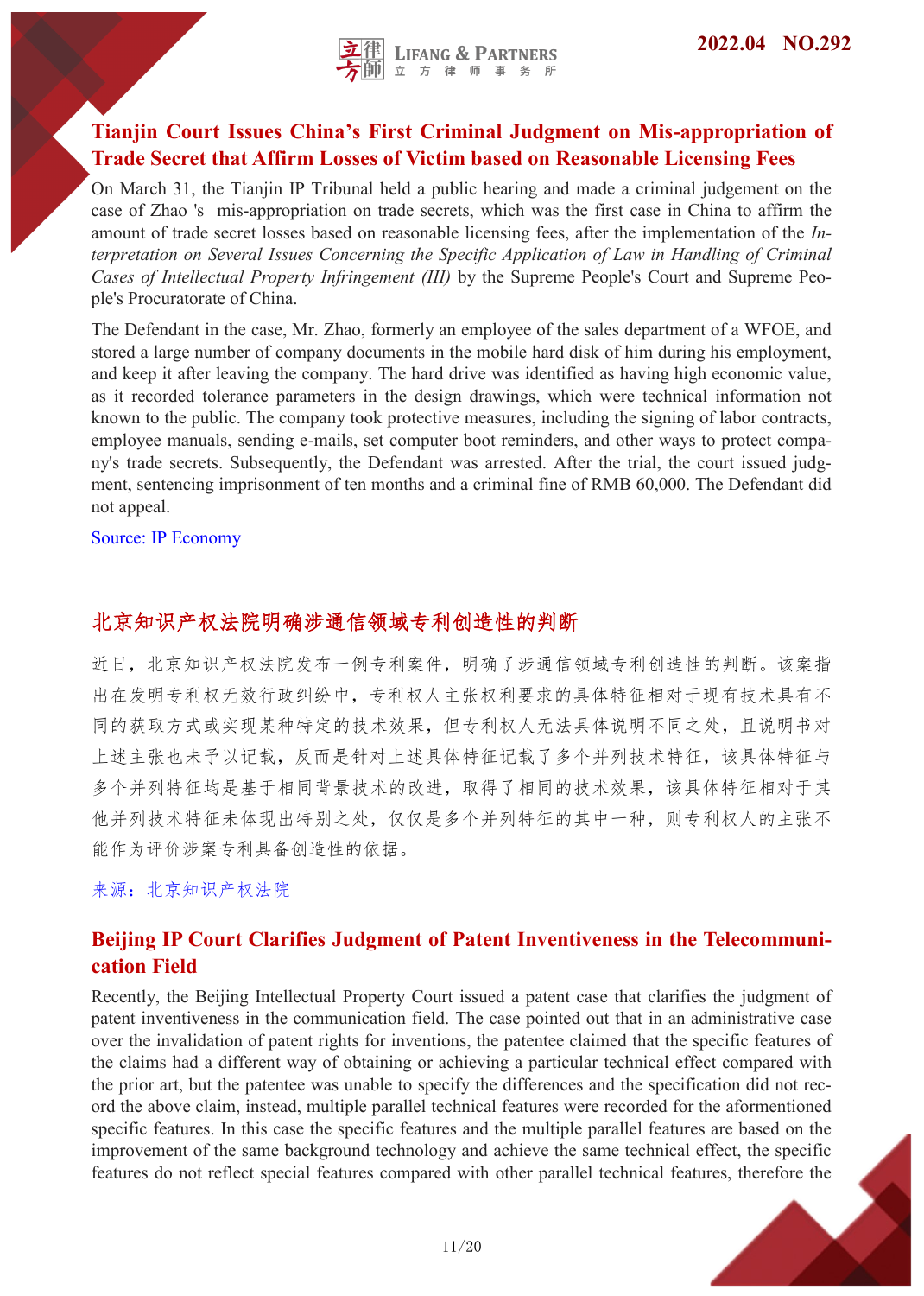<span id="page-11-0"></span>claim of the patentee cannot be used as the basis for evaluating the inventiveness of the patent in question.

Source: Beijing Intellectual Property Court

# "京天红"炸糕双向互诉案审结,法院明确诚实信用抗辩

北京知识产权法院就京天红(北京)餐饮有限公司(以下简称"京天红公司")与刘某某、虎 的味蕾(北京)餐饮管理有限公司不正当竞争纠纷、商标权纠纷等案作出二审判决,两案均判 决驳回上诉,维持原判。此前,一审法院判决认定京天红公司不构成商标侵权,认定刘某某、 虎的味蕾公司构成不正当竞争,并判决赔偿经济损失600000元及合理开支150000元。

该案系涉及"京天红"炸糕在先字号权和在后商标权冲突的双向互诉案件,法院明确了知识产 权裁判中保护在先权益的原则。

二审法院认为,商标专用权不能成为不正当竞争行为的权利障碍。如商标权人作为同一地域范 围内的同业竞争者,在理应知晓他人在先字号或在先使用标识的使用和知名度情况下,其申请 注册多件与他人显著性较强的在先字号和在先使用标识相同的商标,其行为难谓正当。商标权 人使用以及授权其他主体在相同商品上使用商标的行为,具有攀附在先权益主体的主观恶意, 其行为容易使人误认为是在先权益人的商品或者与在先权益人存在特定联系,构成不正当竞争 行为。

此外,商标所有人虽系商标的专用权人,但当同时满足如下情形时,不应认定被控侵权主体构 成侵权: 1. 商标所有人注册的商标中包含多枚与他人知名商标相似的商标; 2. 商标所有人无法 证明注册上述商标具有真实的使用意图;3.商标所有人提交的证据不足以证明其在被控侵权主 体之前进行了真实的商业使用;4.被控侵权主体使用商标具有正当性。

来源:北京知识产权法院

# **Trademark v. Tradename Two-Way Lawsuits Concluded, The Court Clarified the Principles of Good Faith Defense**

Beijing Intellectual Property Court issued a second instance judgment on the disputes over unfair competition and trademark rights between Jingtianhong (Beijing) Catering Co., Ltd (Jingtianhong Company) and Liu and Tiger's Taste Bud (Beijing) Catering Management Co., Ltd. Both appeals were rejected and the original judgments were upheld. Previously, the court of first instance ruled that Jingtianhong Company did not constitute trademark infringement, found that Liu and Tiger's Taste Buds constituted unfair competition, and awarded compensation for economic loss of RMB 600,000 and reasonable expenses of RMB 150,000.

The case was a mutual lawsuit involving the conflict between the prior company name right and the subsequent trademark right of "Jingtianhong" fried cake, and the court clarified the principles of honesty and trustworthiness in intellectual property litigation.

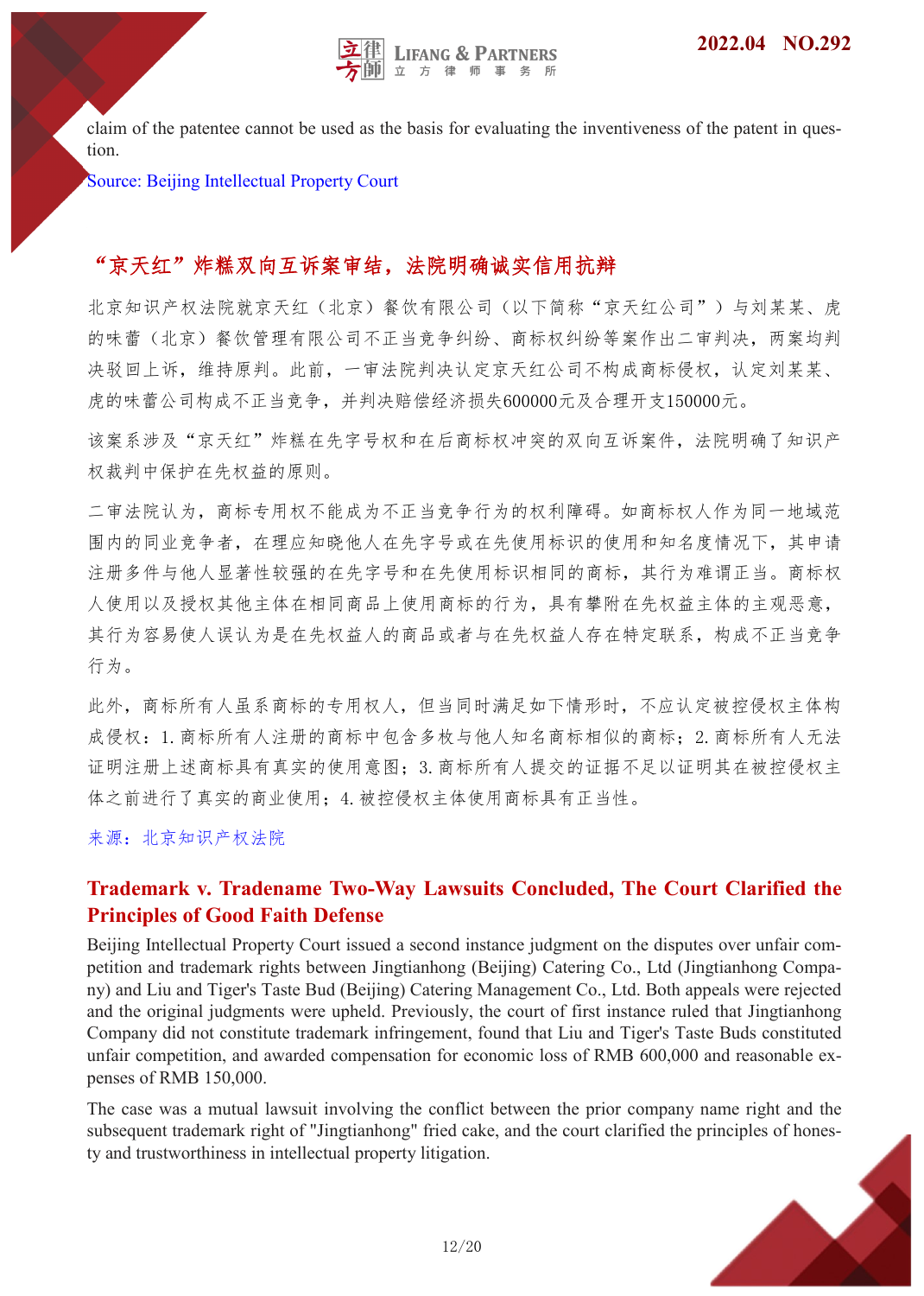

The court of second instance held that the trademark right cannot be an obstacle to unfair competition. If a trademark owner, as a competitor in the same industry within the same geographical area, applies for the registration of a trademark which is same with prior company name and prior used mark, when it shall know the use and popularity of the prior company name or prior used mark of others, its behavior can hardly be considered legitimate. The trademark owner's use and authorization of other parties to use the trademark on the same goods has the subjective malice of use the reputation of prior interests party, its conduct is likely to mislead people to believe the existence of a specific connection and constitutes unfair competition. make people believe that the specific connection with the prior interests, which constitutes an act of unfair competition.

In addition, although the trademark owner is entitled with exclusive right, the alleged infringing party shall not be deemed to have infringed when the following circumstances are met: 1. the trademark owner's registered trademark contains multiple trademarks similar to other well-known trademarks; 2. the trademark owner cannot prove that the registration of the trademark with a real intention to use; 3. the evidence submitted by the trademark owner is insufficient to prove that it has made real commercial use of the trademark before the alleged infringing party; 4. The evidence submitted by the trademark owner is not sufficient to prove that the trademark was used for real commercial purposes before the party of the alleged infringement.

Source: Beijing Intellectual Property Court

# 美国电影协会:谷歌删除数千个盗版网站的努力开始奏效

2022年早些时候,谷歌从其搜索结果中删除了几个知名的盗版网站。例如,在荷兰反盗版组织 BREIN发出通知后,谷歌删除了海盗湾及其众多镜像网站和代理网站。美国电影协会(MPA)首 席执行官查尔斯. 里夫金(Charles Rivkin)认为,这样的举措在打击网络盗版方面确实起到 了重要作用。迄今为止,MPA协助谷歌在10个国家完成了删除行动。他指出:"谷歌与MPA合作 从搜索结果中删掉了大量与盗版相关的域名,以帮助有效执行要求网络服务提供商阻止访问盗 版网站的法院命令。谷歌删除盗版网站的行动是有效的。我们对删除行动所产生的效果进行初 步研究发现,当网站被屏蔽且被从搜索结果中删除时,盗版网站的流量比只被ISP屏蔽下降得 更厉害。"

#### 来源:Torrentfreak

#### **MPA: Google's Delisting of Thousands of Pirate Sites Works**

The Motion Picture Association (MPA) has teamed up with Google to remove pirate site domain names from search results in countries where these are already blocked by ISPs. No court has ordered Google to take action but the company is voluntarily complying with "no-fault" ISP injunctions. In addition to praising Google's efforts, the MPA also takes the opportunity to show how effective blocking orders can be. This is important, as these are available in dozens of countries around the world, but not in the U.S. "And we know from empirical research and real-world testing with our partners at Google that delisting adjudicated piracy sites from search results makes this already effective legal tool even more potent," MPA CEO Charles Rivkin concludes.

Source: Torrentfreak

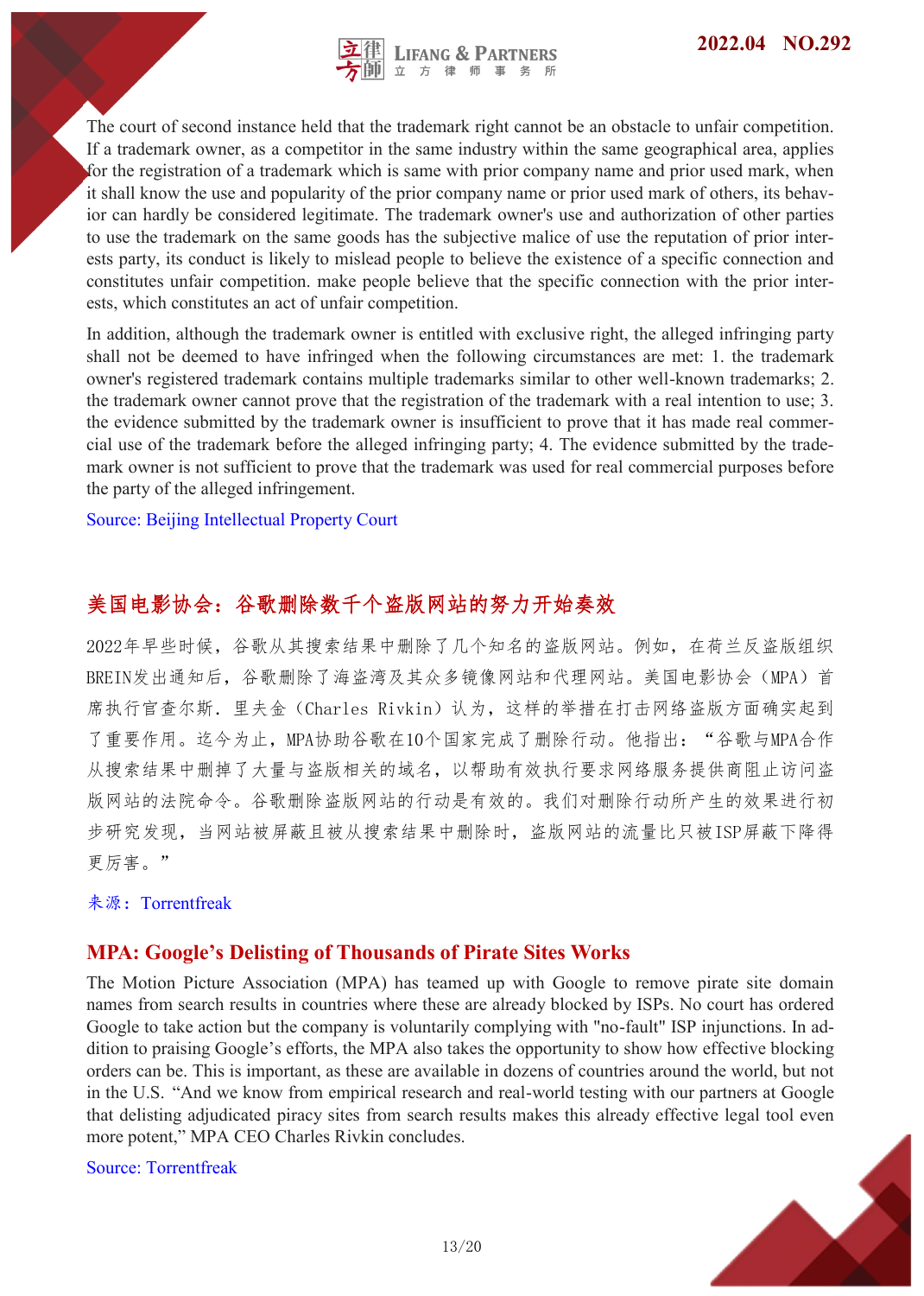

# <span id="page-13-0"></span>德国自2022年5月1日延长**PCT**进入国家阶段期限

2022年3月16日,德国专利商标局(DPMA)向WIPO做出了关于指定局和选定局进入国家阶段期限 的声明。该声明称, PCT进入德国国家阶段的期限将由自最早优先权日起30个月延长至31个 月,该修订将于2022年5月1日起生效,无任何过渡性条款。

DPMA计划修订后的条款适用于所有尚未进入德国国家阶段的PCT申请,包括:

之前适用30个月期限且期限尚未届满或者是未在2022年4月30日届满的PCT申请;

30个月期限已经届满,但是申请人在2022年5月1日之前尚未根据PCT条约提出进入德国国家阶段 的有效请求的PCT申请。

来源: European IP

#### **Germany Extends Period for PCT Applications to Enter the National Phase, from May 2022**

There has been an extension to the period for PCT applications to enter the national phase in Germany, to 31 months which will come into force from 1 May 2022.

*The Second act to Simplify and Modernise patent law in Germany (Second Patent Law Modernisation Act – Patentrechtsmodernisierungsgesetz)* was promulgated in the Federal Law Gazette (BGBl. I p.3490) on 17 August 2021. *The Act on Further Duties of the German Patent and Trade Mark Office and to Revise the Patent Costs Act* were promulgated in the Federal Law Gazette (BGBl. I p.4074) on 7 September 2021.

The purpose of the *Second Patent Law Modernisation Act* is to simplify and modernise the *Patent Act (Patentgesetz)* and other IP laws in Germany. The amendments relevant to the procedures before the German Patent and Trade Mark Office (DPMA) are contained in several articles. They concern overarching issues in the IP Acts and in the Ordinance Concerning the DPMA as well as provisions in individual acts and ordinances and in the *Act on International Patent Conventions*.

The omnibus act came into force on 18 August 2021. Those amendments that require adjustments to the IT systems of the DPMA will enter into force on 1 May 2022.

The period for PCT applications to enter the national phase will be extended from 30 to 31 months from the filing date or priority date, as the case may be.

In future, applicants will have one more month to pay the fee for entry into the national phase at the DPMA and, if applicable, to submit the German translation of the application.

Source: European IP